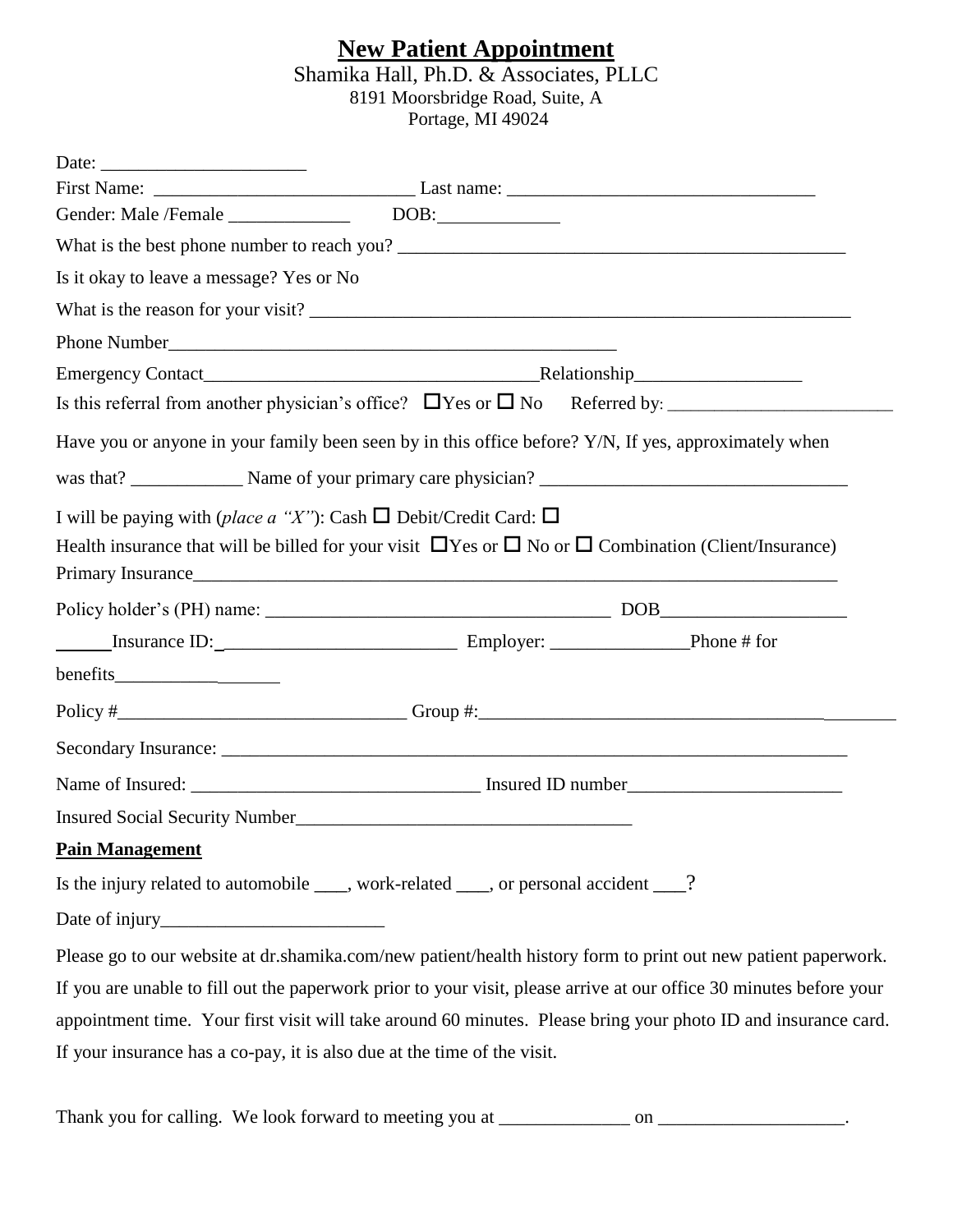| <b>Insurance Coverage/Benefits</b> | <b>In-Network Out of Network</b>                    | <b>Limitations</b>               |
|------------------------------------|-----------------------------------------------------|----------------------------------|
| Individual Deductible Amount:      | <u> 2008 - Andrea Britain, amerikansk politik (</u> | Amount met: $\frac{1}{2}$        |
| Family Deductible Amount:          |                                                     | Amount met: \$                   |
| 99201, 99202, 99203                |                                                     |                                  |
| Established Pt. office visits:     |                                                     | Limitations:                     |
| Effective Date:                    |                                                     | Benefits based on calendar year? |

Please initial here to indicate that you have received a copy of the HIPPA privacy policy.

### **One Time Authorization for Payment (Non-Medicare Insurances)**

I am giving Shamika Hall, Ph.D. & Associates permission to ask for payment from my insurance carrier. I understand that my insurance company needs information about me (my child) and my medical or mental health condition to make a decision about these payments. I give permission for that information to go to my health insurance company and/or the companies that handle insurance payment request.

I request that payment of benefits be made to Shamika Hall, Ph.D. & Associates. for any services furnished to me or my child.

**I understand that ultimately I am responsible for ALL cost associated with the services provided at Shamika Hall, Ph.D.& Associates I understand that if my insurance does not cover the costs of the sessions with Shamika Hall, Ph.D. & Associates, I will be held financially liable to complete the payment(s).** 

**Signature of Responsible Party** 

## **Medicare One-Time Authorization**

I am giving Shamika Hall, Ph.D. & Associates, permission to ask Medicare for payments for my medical/mental health care. I understand that Medicare needs information about me and my medical/mental health condition to make a decision about these payments. I give permission for that information to go to Medicare and the companies that handle Medicare payment requests.

I request that payment of authorized services be made either to me or on my behalf for any services furnished by Shamika Hall, Ph.D. & Associates.

**Signature of Responsible Party\_\_\_\_\_\_\_\_\_\_\_\_\_\_\_\_\_\_\_\_\_\_\_\_\_\_\_\_\_\_\_\_\_\_\_\_\_\_\_\_\_\_\_\_\_\_\_\_\_\_\_\_Date\_\_\_\_\_\_\_\_\_\_\_\_\_\_\_**

*patient/New patient Forms/New Patient Appointment revised*